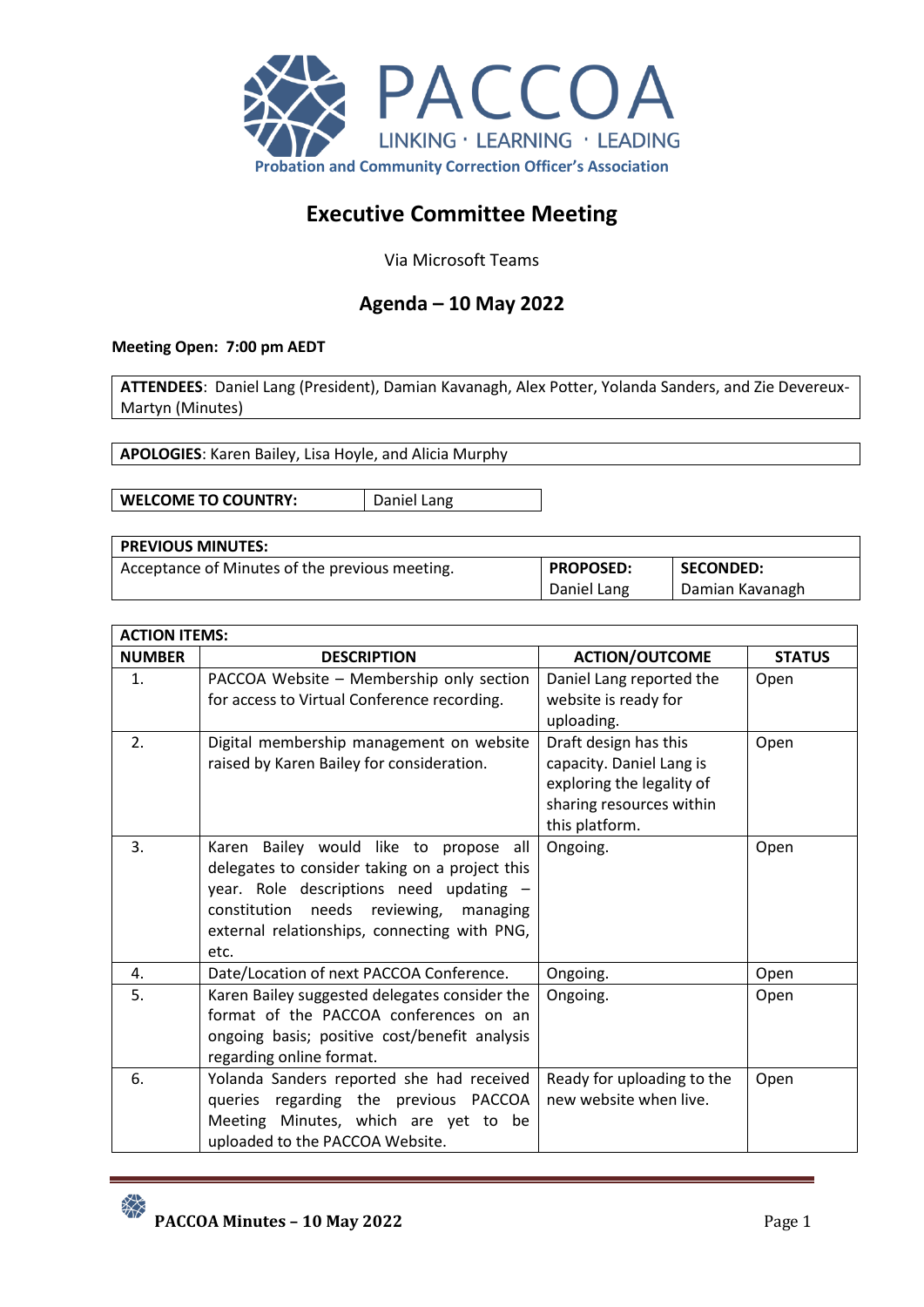

|    | Daniel Lang to replace Liz Moore as second   Ongoing. |                         | Open   |
|----|-------------------------------------------------------|-------------------------|--------|
|    | signatory on the PACCOA account.                      |                         |        |
| 8. | Change of website/hosting                             | Ongoing.                | Open   |
| 9. | Meeting schedule options                              | Friday (second week) at | Closed |
|    |                                                       | 2pm.                    |        |

|               | <b>CORRESPONDENCE – IN:</b> |               |                  |
|---------------|-----------------------------|---------------|------------------|
| <b>NUMBER</b> | <b>DESCRIPTION</b>          | <b>AUTHOR</b> | <b>RECIPIENT</b> |
|               |                             |               |                  |

|               | <b>CORRESPONDENCE - OUT:</b> |               |                  |
|---------------|------------------------------|---------------|------------------|
| <b>NUMBER</b> | <b>DESCRIPTION</b>           | <b>AUTHOR</b> | <b>RECIPIENT</b> |
|               |                              |               |                  |

| <b>PRESIDENT'S MESSAGE:</b>                                                                                | Daniel Lang                                                                                     |  |  |  |  |
|------------------------------------------------------------------------------------------------------------|-------------------------------------------------------------------------------------------------|--|--|--|--|
|                                                                                                            | We continue to move forward financially within the organisation, good stakeholder relationships |  |  |  |  |
| maintained. Maintaining a position of looking at new opportunities and further developing the association. |                                                                                                 |  |  |  |  |

| <b>TREASURER's UPDATE:</b><br>Karen Bailey<br><b>PACCOA Treasurer's Report</b><br>Probation and Community Corrections Officers' Association Incorporated<br>ABN 97 637 750 898<br><b>April 2022</b> |                                          |  |  |  |
|-----------------------------------------------------------------------------------------------------------------------------------------------------------------------------------------------------|------------------------------------------|--|--|--|
| <b>OPENING BALANCE:</b>                                                                                                                                                                             | \$190663.08                              |  |  |  |
| <b>INCOMING:</b><br><b>Member Fees</b><br>PPOA Q2 (Oct-Dec) fees<br>Interest                                                                                                                        | $5$ 2395.00<br>\$11516.00<br>\$<br>0.00  |  |  |  |
| <b>EXPENSES/OUTGOINGS:</b><br>Tote bags- SA sub-fund<br>Postage pins/pads - Qld sub-fund                                                                                                            | \$<br>952.88<br>Ś.<br>13.80              |  |  |  |
| <b>Closing Balance for April 2022</b><br>State/territory funds<br>Available funds<br><b>Budget 2021-2022</b>                                                                                        | \$203607.40<br>\$45504.10<br>\$158103.30 |  |  |  |

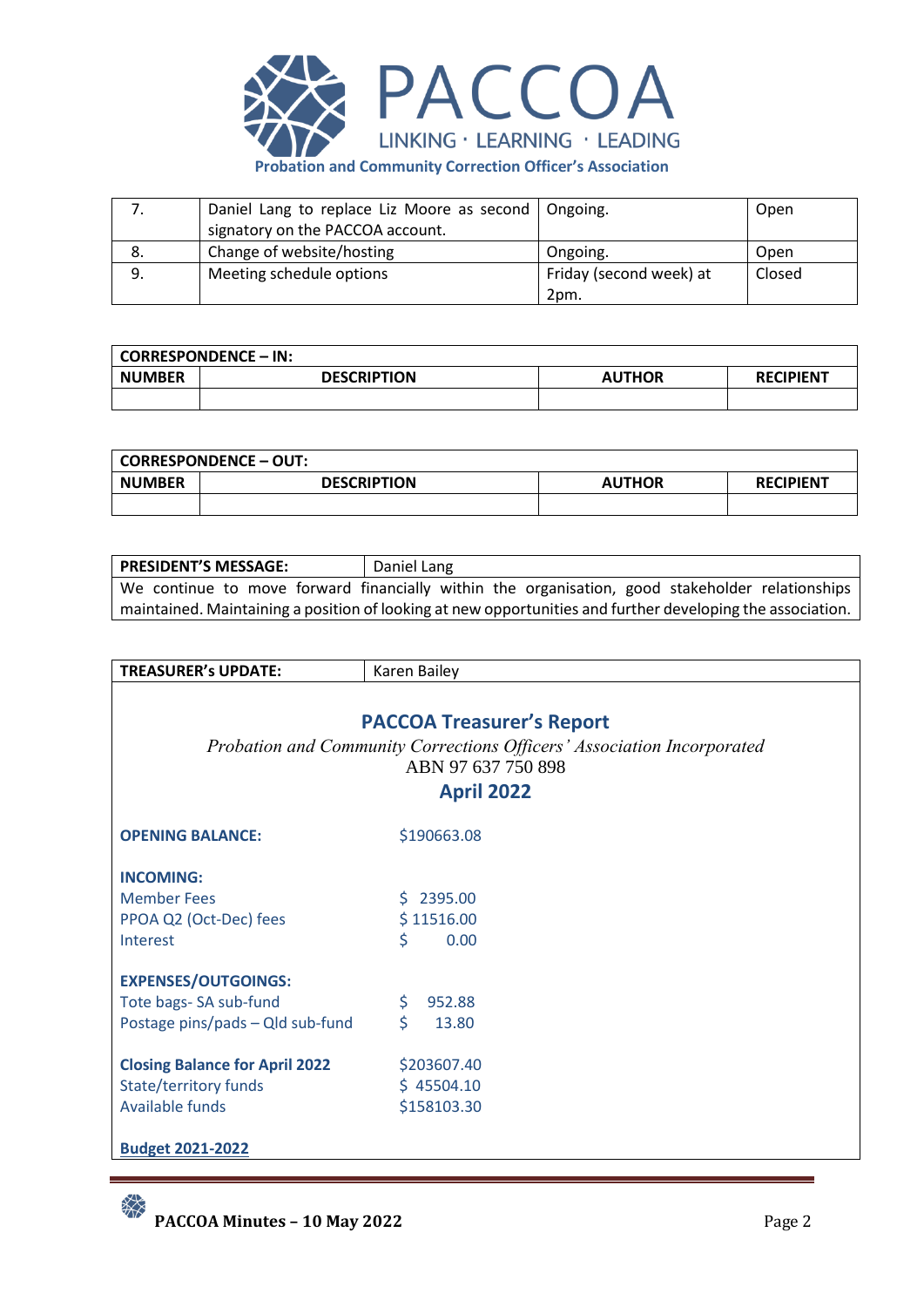

| 2021-22 Financial Year Budget based on 650 Members & current funds estimated |        |           |                  |           |  |  |  |  |
|------------------------------------------------------------------------------|--------|-----------|------------------|-----------|--|--|--|--|
| income \$253,728.59 (this does not include state funds)                      |        |           |                  |           |  |  |  |  |
|                                                                              |        |           |                  |           |  |  |  |  |
|                                                                              |        | Amount    |                  |           |  |  |  |  |
|                                                                              |        | Allocated | <b>YTD</b> spend | Remaining |  |  |  |  |
|                                                                              |        |           |                  |           |  |  |  |  |
| Conference                                                                   | 30.00% | 76118.57  | 22062.20         | 54056.37  |  |  |  |  |
|                                                                              |        |           |                  |           |  |  |  |  |
| Sponsorship                                                                  | 10.00% | 25372.85  | 16295.68         | 9077.17   |  |  |  |  |
|                                                                              |        |           |                  |           |  |  |  |  |
| Professional development                                                     | 50.00% | 126864.30 | 41680.92         | 85183.38  |  |  |  |  |
|                                                                              |        |           |                  |           |  |  |  |  |
| Promotional                                                                  | 5.00%  | 12686.42  | 1765.50          | 10920.92  |  |  |  |  |
|                                                                              |        |           |                  |           |  |  |  |  |
| <b>Running Costs</b>                                                         | 5.00%  | 12686.42  | 366.04           | 12320.38  |  |  |  |  |
|                                                                              |        |           |                  |           |  |  |  |  |

## **\*PACCOA State/Territory sub fund balances**

| <b>State</b> | <b>Opening balance</b> | <b>Added to sub</b> | <b>Expended</b> | <b>Closing balance</b> |
|--------------|------------------------|---------------------|-----------------|------------------------|
|              |                        | fund                |                 |                        |
| <b>TAS</b>   | 4259.44                | $158 + 2000$        | <b>Nil</b>      | 6417.44                |
| <b>QLD</b>   | 4253.11                | $104 + 2000$        | 13.80           | 6343.31                |
| <b>WA</b>    | 7979.93                | $36 + 1000$         | Nil             | 9015.93                |
| <b>SA</b>    | 6069.13                | $119 + 2000$        | 952.88          | 7235.25                |
| <b>NT</b>    | 4813.81                | $22 + 2000$         | Nil             | 6835.81                |
| <b>VIC</b>   | 2871.55                | $28 + 3000$         | Nil             | 5899.55                |
| <b>ACT</b>   | 744.81                 | $12 + 3000$         | Nil             | 3756.81                |
| <b>TOTAL</b> | \$30991.78             | 15479.00            | 966.68          | \$45504.10             |

**\*Calculated at \$1.00 per member per fortnight (20% of dues paid)**

**Matters for Treasury to consider:** As per Executive agreement funds transferred to state/territory due to minimal expenditure over previous 2 years to assist with local initiatives. A total of \$15000 will be moved from the sponsorship budget to the state/territories. \$5000 will be transferred to PPOA in May 2022.

This report was completed by Karen Bailey Treasurer PACCOA

 $\frac{1}{2}$ 

| <b>Acceptance of Treasurer's Report</b> | <b>PROPOSED:</b> | <b>SECONDED:</b> |
|-----------------------------------------|------------------|------------------|
|                                         | Daniel Lang      | Damien Kavanagh  |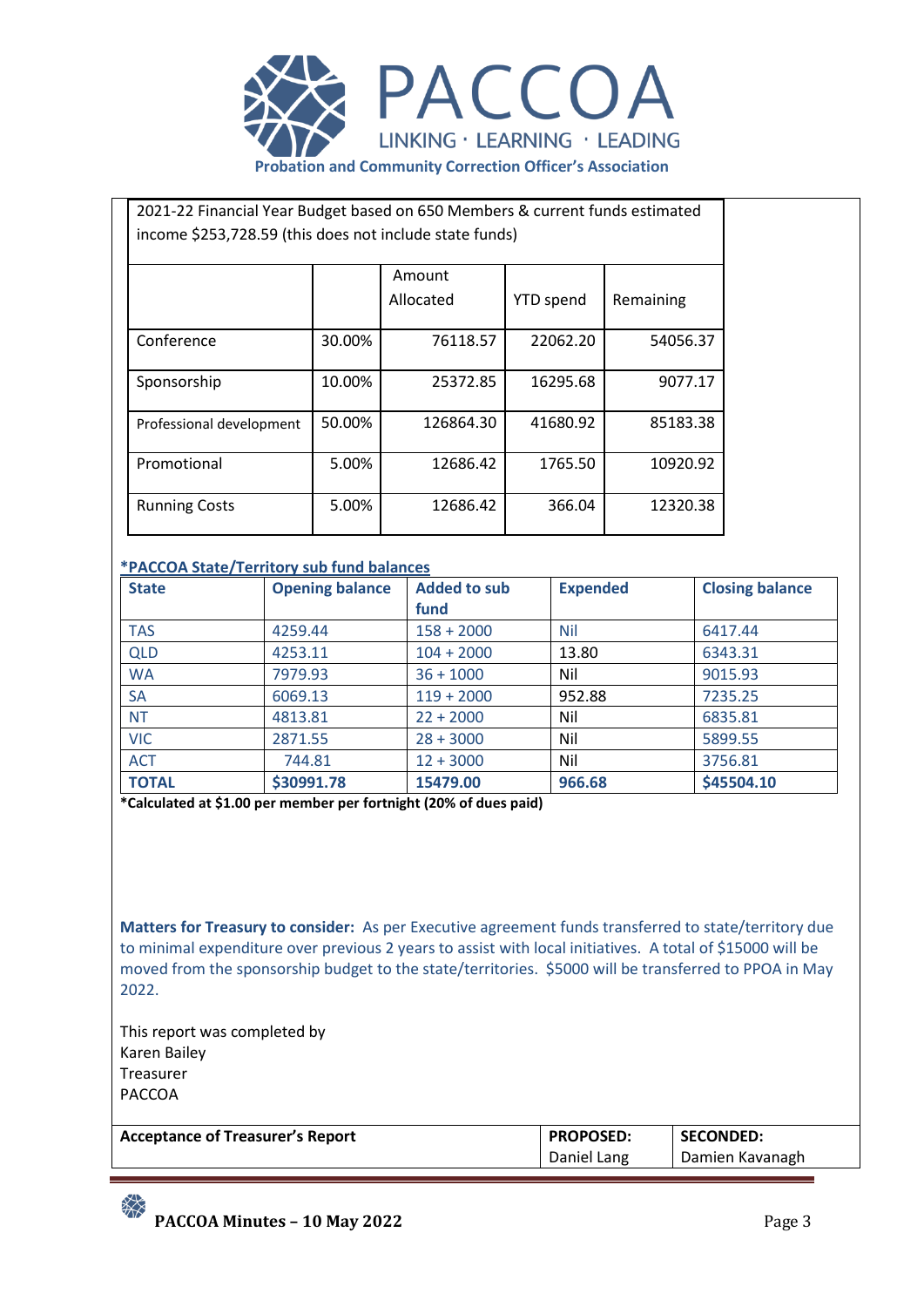

#### **MEMBERSHIP UPDATE:** Karen Bailey

As at 4 May 2022 we have 72 members, an increase of 3 members since the last report taking into account a few withdrawn members. Northern Territory had (1) new member and Queensland (4) new members. Current state and territory membership numbers are SA 62, Vic 14, Tas 79, ACT 6, NT 12, WA 19, Qld 55, NSW 478.

Noted I have not received any updates on membership numbers for NSW for over 6 months.

Karen Bailey Membership co-ordinator PACCOA

|            | <b>STATE &amp; TERRITORIES UPDATES:</b>                                             |
|------------|-------------------------------------------------------------------------------------|
| <b>NT</b>  | Nil update                                                                          |
| <b>SA</b>  | Unrepresented                                                                       |
| <b>TAS</b> | Nil update                                                                          |
| <b>ACT</b> | Unrepresented                                                                       |
| <b>WA</b>  | Unrepresented                                                                       |
| <b>NSW</b> | PPOA awards later this week - Peter Hanna from Hanna Consulting will be presenting. |
| <b>QLD</b> | Unrepresented                                                                       |
| <b>VIC</b> | Nil update                                                                          |

| <b>CONFERENCE UPDATES:</b> |  |
|----------------------------|--|
| Nil                        |  |

| <b>SOCIAL MEDIA:</b>               | Beth Van Baast |
|------------------------------------|----------------|
| Social media engagement continues. |                |

| <b>MENTOR PROGRAM:</b> | Hickey<br>Joann |
|------------------------|-----------------|
| Nil update.            |                 |

#### **PACCOA ONLINE:**  $|$  Yolanda Sanders

- Leadership Program is up to Session 3 on 27 May 2022.
- Sessions have been well-received, anticipated attendance will increase during the program.
- Feedback function of the program is being utilised by Peter Hanna in preparing future sessions.
- As we move towards the middle of the program, discussions will commence regarding possible online development opportunities for 2023.
- Important that we are locally engaging the membership, and utilising PACCOA funds held to facilitate this.